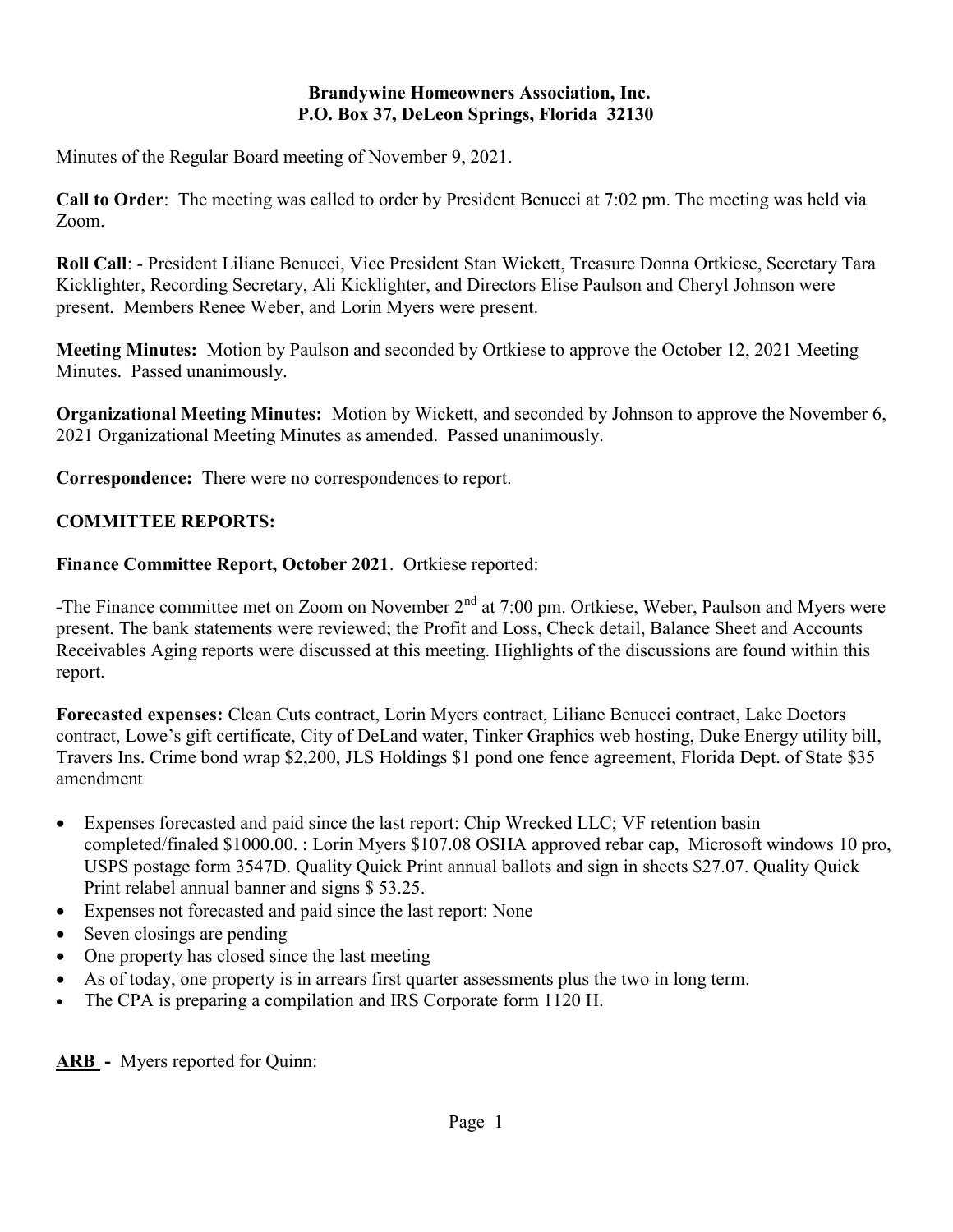### PENDING

| Date           |              | <b>Request</b>                                                                                                                                                  | <b>Status</b>                               |
|----------------|--------------|-----------------------------------------------------------------------------------------------------------------------------------------------------------------|---------------------------------------------|
| $11 - 7 - 21$  | Lancaster Rd | Received an app to add screen enclosure with shingle<br>roof to closely match shingles on the home.                                                             | Revd by Myers<br>APPD by Quinn              |
| $10 - 28 - 21$ | Burgoyne Pl  | Received an app to reshingle roof to colors the same as<br>current roof, Resawn Shake. (Waiting on permit)                                                      | Revd by<br><b>Graesart APPD</b><br>by Quinn |
| $9 - 20 - 21$  | Concord Rd   | Received an app for replacing fencing with vinyl<br>fencing. Fence co. pulling permit. (Waiting on permit)                                                      | Revd by<br><b>Graesart APPD</b><br>by Quinn |
| $8 - 13 - 21$  | Concord Rd   | Received an app for adding a screen porch enclosure.<br>Spoke with Win Tin and screen enclosure will be<br>screen top like a screened pool. (Waiting on permit) | Revd by<br><b>Graesart APPD</b><br>by Quinn |
| $8 - 6 - 21$   | Burgoyne Rd  | Received an app to repaint house the existing color<br>light grey with dark gray trim. (Waiting on the painter)                                                 | Revd by<br><b>Graesart APPD</b><br>by Quinn |

# **COMPLETED**

| Date          |                  | <b>Request</b>                                                                                                                                                                                                                                                                                                                                                                                                                                                                              | <b>Status</b>                                                |
|---------------|------------------|---------------------------------------------------------------------------------------------------------------------------------------------------------------------------------------------------------------------------------------------------------------------------------------------------------------------------------------------------------------------------------------------------------------------------------------------------------------------------------------------|--------------------------------------------------------------|
| $10-14-21$    | Burgoyne Pl      | Received an app to erect a tree fort in the backyard.<br>Dimensions of the Tree Fort will be as follows:<br>a) Twenty feet off the ground, b) 80 square foot Tree<br>Fort $(8x10)$ , c) The roof will match the one on our<br>house, d) Siding will match the color of our house.<br><b>ARB</b> has approved: 10' off the ground, 6' walls, sides,<br>and roof will match the house lm for JS, The ARB does<br>not provide a safety review. That is the responsibility of<br>the homeowner. | Cancelled by<br>Homeowner<br>after speaking<br>with neighbor |
| $9 - 30 - 21$ | Freemans Farm Rd | Received an app for removing an old Maple tree that is<br>dead inside. (ETA 3 weeks)                                                                                                                                                                                                                                                                                                                                                                                                        | Completed                                                    |
| $9 - 16 - 21$ | Freemans Farm Rd | Received an app to repaint the house from tan to<br>Keemun Green. (ETA 3 to 4 weeks)                                                                                                                                                                                                                                                                                                                                                                                                        | Completed                                                    |
| $9 - 9 - 21$  | Concord Rd       | Received an app for painting the house and replacing<br>fascia boards with cedar and flashing. Paint color for<br>house Sherwin Williams Riverway (Gray/blue) with<br>Kaffee brown trim. (ETA 2 weeks)                                                                                                                                                                                                                                                                                      | Completed                                                    |
| $7 - 23 - 21$ | Freemans Farm Rd | Received an app for replacing fencing, matching the<br>existing. (ETA 2 weeks)                                                                                                                                                                                                                                                                                                                                                                                                              | Completed                                                    |

#### Beautification:

Kicklighter reported that the Beautification award was presented to Deb and Wayne Arnold on Lancaster Road.

Grounds & Maintenance: Myers reported the following: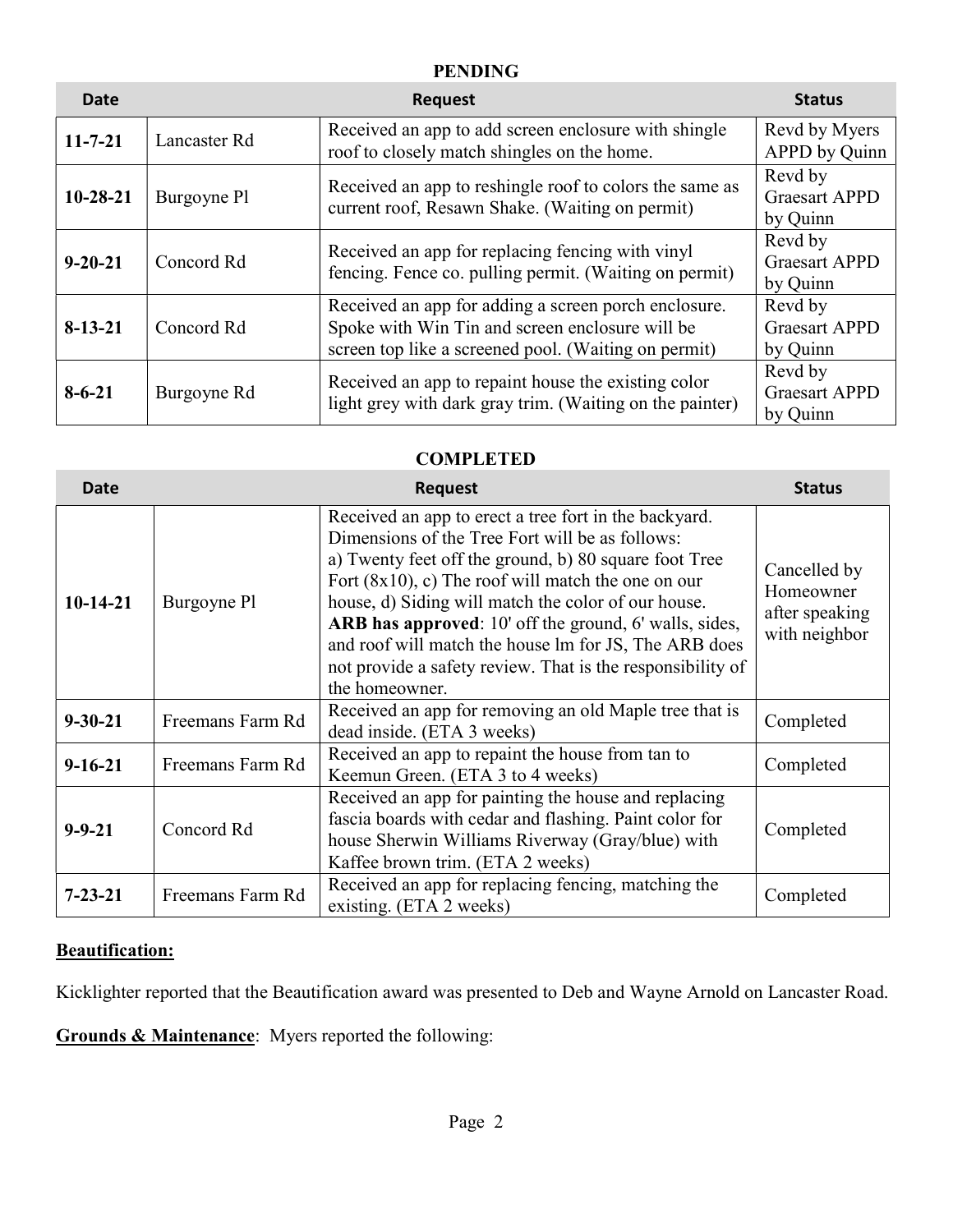- Ric Ortkiese will look into the pond timers and the GFI plug at the route 17 entrance sign. The pond features were turned off on Oct.  $19<sup>th</sup>$  when the invoice was up  $43%$  over the average for October usage.
- Chip Wrecked, LLC has been contracted to purchase and install 20' of aluminum railing at 42" with 2 rails for \$1,000.00 at the Valley Forge retention pond. That should satisfy the county permitting office to finale the project. The rail was installed on Oct. 31, 2021. The county has finaled the project
- Clean Cuts maintained routine cutting and mowing. The storage lot was cut last month. Mike is still working on the underground problem with the irrigation in the median at the 17 entrance.

Storage Facility: Campanella's report indicated the following:

- 44 Lot Spaces
- 10 Vacant Spots
- VSO continues to conduct routine "Extra Patrols" in the Brandywine Shopping Center and storage lot area.

### Rules Compliance: Houck reported the following:

### Unresolved from October

 On 9/15 an email was sent to a member on Burgoyne Road about a pile of wood for sale and a pile of tree debris that we requested be removed by the end of the month. On 9/23 the member replied to the email and disagreed with its content. The member said that the pile of debris will be removed, but the wood for sale will remain where it is until it's sold. The Board asked Houck to contact County Code Enforcement to report the situation which she did on 10/14. On 10/27 Houck called Code Enforcement to inquire about the inspection. CE said that the wood for sale is not a violation and suggested she call Solid Waste Code Enforcement which she did that same day. The pile of debris is in the process of being cleaned up.

### New Violations

- On 10/25 a letter was sent to a tenant and property owner on Kings Mountain Rd about a commercial vehicle parked in the driveway.
- On 11/6 an email was sent to a member on Burgoyne Rd about a commercial sign that has been in the yard for a couple of weeks. Sign was removed right away.

Note: Tami Heaberlin resigned from the committee for lack of time to participate. A Director may need to be added to the committee membership.

### Welcoming Committee: Hill's report indicated:

- Welcomed the new owners at 2620 Burgoyne Rd. with the documents and a phone call.
- Mailed the Welcoming info to the new resident at 920 Kings Mountain Rd.

### Communications: Kicklighter reported the following:

- Updates were made to the website.
- The January mailing was discussed.
- There was some discussion on Facebook regarding solicitors and the possibility of getting new signs that are larger.